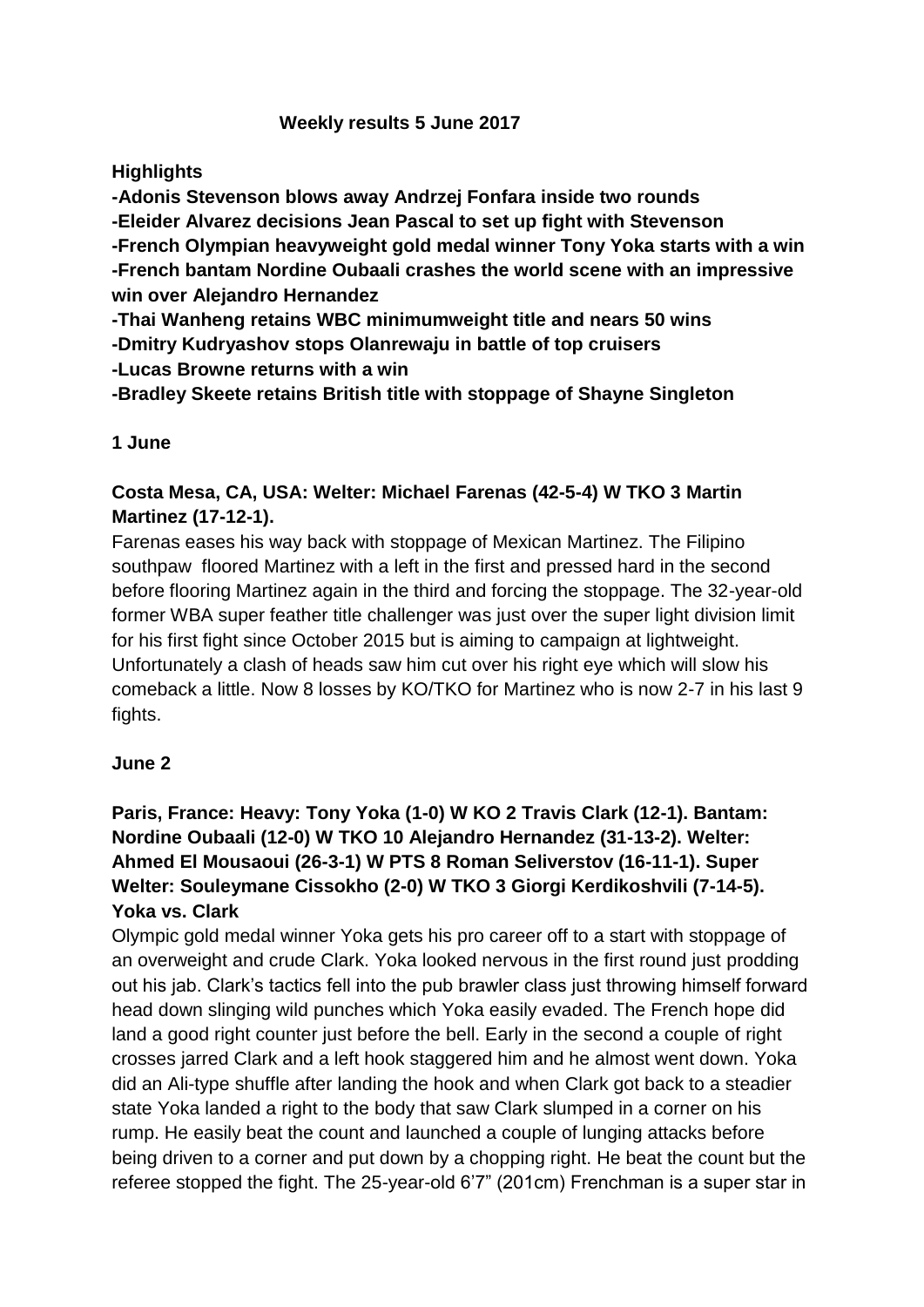France already because of Olympic medal but this fight really told us very little about how he will fare as a pro. He has the amateur credentials of a gold at the 1<sup>st</sup> Youth Olympic Tournament where he beat Joseph Parker 8-5 in the final and a gold at the World Championships to go with his Olympic medal. He is already signed up to present a French style version of "The Contender" but will need to stay focused on his boxing. In addition his partner Estelle Mossley, the first French woman to won an Olympic boxing gold medal, is expecting their first baby in August. The plan is for Yoka to fight in Britain in October. Clark, 38, was unbeaten but being unbeaten on the West Virginia circuit is about as prestigious as being an admiral in the Liechtenstein navy (yes it is landlocked).

### **Oubaali vs. Hernandez**

It is understandable but a pity that all of the publicity was focussed on Yoka's first pro fight and a great win by Oubaali almost passed unnoticed. The French southpaw won the vacant WBC Silver title with an impressive victory over the much more experienced Hernandez. Oubaali showed well early scoring with southpaw straight lefts. Hernandez scored with a straight right and then three lefts one after the other from Oubaali drove Hernandez back and he hit the canvas. Hernandez was up quickly and after the eight count used his experience to box his way to the bell. A punch from Oubaali opened a cut over the left eye of Hernandez early in the second round. Hernandez tried to attack the body but Oubaali was too quick for him and had Hernandez under fire at the end of the round with the Mexican showing a bruise building under his left eye.. Oubaali boxed beautifully in the third. He showed excellent defensive work and fired home hard lefts to the head of the slower Mexican. Hernandez knocked Oubaali back with a left/right combination but when he threw another right Oubaali ducked inside it and landed a right hook that sent Hernandez staggering back and down. He was up quickly and the bell went immediately the eight count was finished. Oubaali continued to outbox Hernandez. The Mexican kept trundling forward working the body when he could but Oubaali was too quick and too accurate to let Hernandez get a foot hold in the fight and was handing out a steady beating. With growing confidence he was forcing Hernandez onto the back foot and controlling the fight. The was a brief pause in the action in the sixth for the doctor to examine a cut high in the hair line of Hernandez which saw blood trickling down his face but it was not serious. Hernandez touched down briefly with his gloves on the canvas in the eighth and was given a count but it looked more of a stumble. A right from Oubaali had blood trickling from the cut over the left eye of Hernandez but he survived a doctor's examination. He then ran onto counter after counter and the left side of his face was covered in blood at the bell. A right from Oubaali at the start of the tenth had blood streaming down the face of Hernandez and this time the doctor advised the fight be stopped and it was waived over. It was an exhilarating performance from Oubaali as he marked his arrival at the top table in impressive style with a win that should see him getting a high rating. The 30-year-old is of Moroccan descent and is the 13<sup>th</sup> of 18 children born to his parents-so he had a fight on his hands from the start. Winning the WBC Silver title and having beaten former WBO fly champion Julio Cesar Miranda in December should put him in line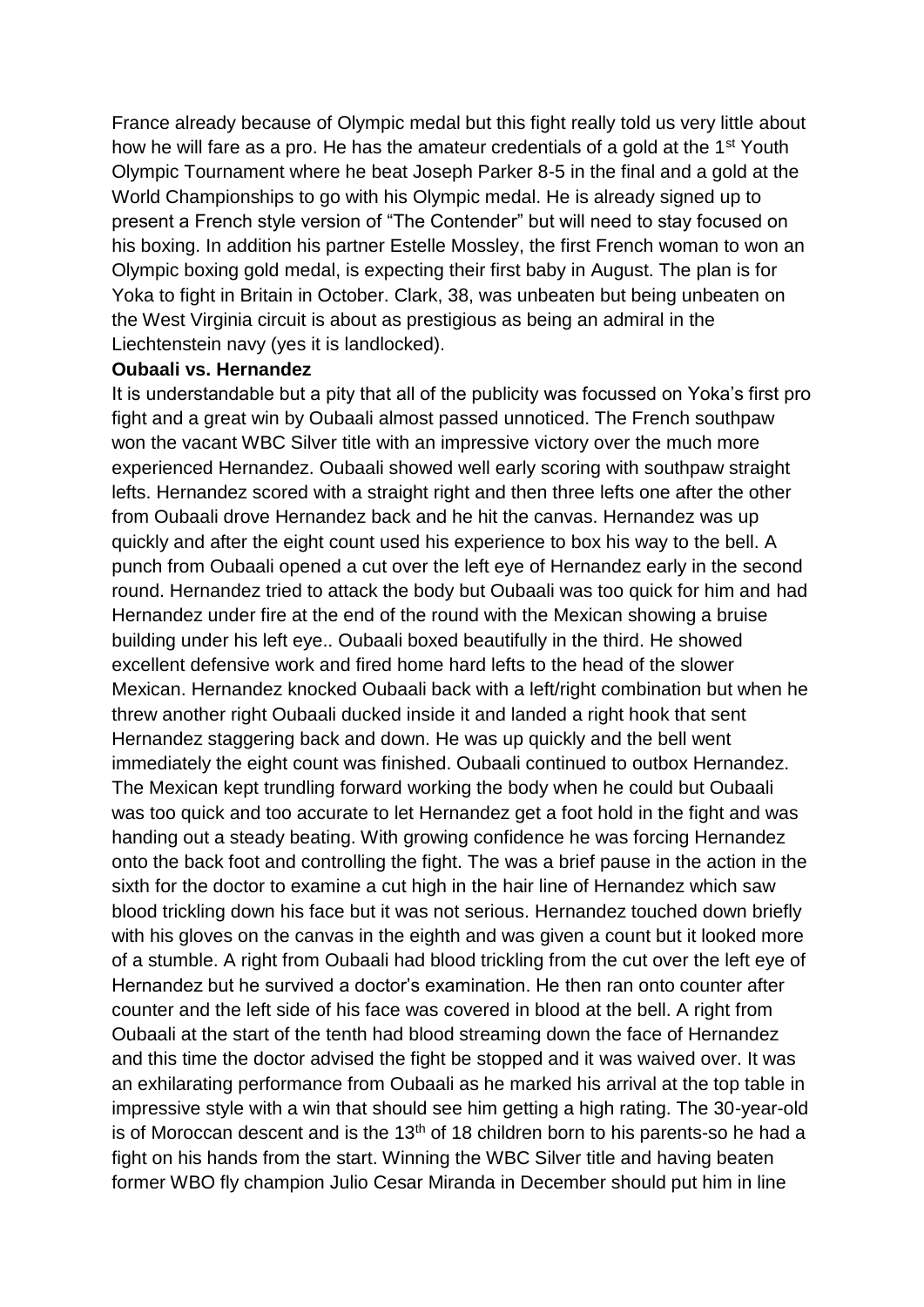for a world title shot by next year. His hopes of an Olympic medal were ended by losses to gold medal winner Zou Shiming in both 2008 and 2012. Only the second loss inside the distance for the former WBO interim champion Hernandez with the other being a retirement due to a hand injury against Leo Santa Cruz. In 2014 he lost a split decision to Tomoki Kameda for the WBO title.

### **El Mousaoui vs. Seliverstov**

El Mousaoui wins unanimous decision over Russian. A good run-out for El Mousaoui as he keeps busy whilst waiting for another shot at the European title. Scores 79-73, 79-73 and 78-74 all for El Mousaoui. The 27-year-old former European Union champion has lost only two of his last 19 fights. They were a unanimous decision loss against Jeff Horn in 2015 and a split verdict against Spaniard Ceferino Rodriguez for the vacant European title last December. He is No 2 with the EBU so in line for a shot at the winner of Sam Eggington's defence against EU champion Mohamed Mimoune. Seliverstov, 40, has seen better days but he went the distance which is what was required.

## **Cissokho vs. Kerdikoshvili**

Olympian Cissokho gets his second inside the distance win. The French fighter made slow start but began to cut loose with some impressive combinations in the second. Poor Kerdikoshvili was way out of his depth and in the third a series of uppercuts and a solid left hook to the head had the Georgian turning his back and walking away in surrender. The 25-year-old Senegal-born Cissokho was captain of the French boxing team at the 2016 Olympics and brought home a bronze medal. He has class. The 19-year-old Kerdikoshvili is 1-6-2 in his last 9 fights.

# **Brentwood, England: Welter: Bradley Skeete (26-1) W TKO 5 Shayne Singleton (23-2-1). Middle: Joe Mullender (10-2) W PTS 10 Lee Markham (17-4-1). Super Feather: Lewis Pettitt (20-2) W PTS 6 Simas Volosinas (7-60).**

## **Skeete vs. Singleton**

It is going to take a very good welterweight to separate Skeete from his British title. Singleton is a good fighter but was just not good enough. This was a fast-paced open fight. Skeete had advantages in height and reach but Singleton used good head movement to avoid the jab and scored with a good right in the opener. Singleton was getting past the jab at the start of the second but by the end of the round Skeete was finding his range and scored with a nice left hook. Singleton scored with some hard hooks early in third but then Skeete was timing Singleton's rushes and a blazing combination ended with a right to the head that dropped Singleton on his rump. He was up immediately and the bell went. Skeete was scoring from distance with his jab in the fourth and countering Singleton when he rushed in. Singleton was given a warning about being careless with his head and the next time he rushed forward two huge rights shook him and another sent him to the floor. He was up at five and gustily tried to punch his way out of trouble but Skeete banged home a series of hard head punches at the bell. Skeete drove Singleton into a corner at the start of the fifth and just blasted away until the referee stepped in just as Singleton tried to throw a few punches back. Singleton protested but it was a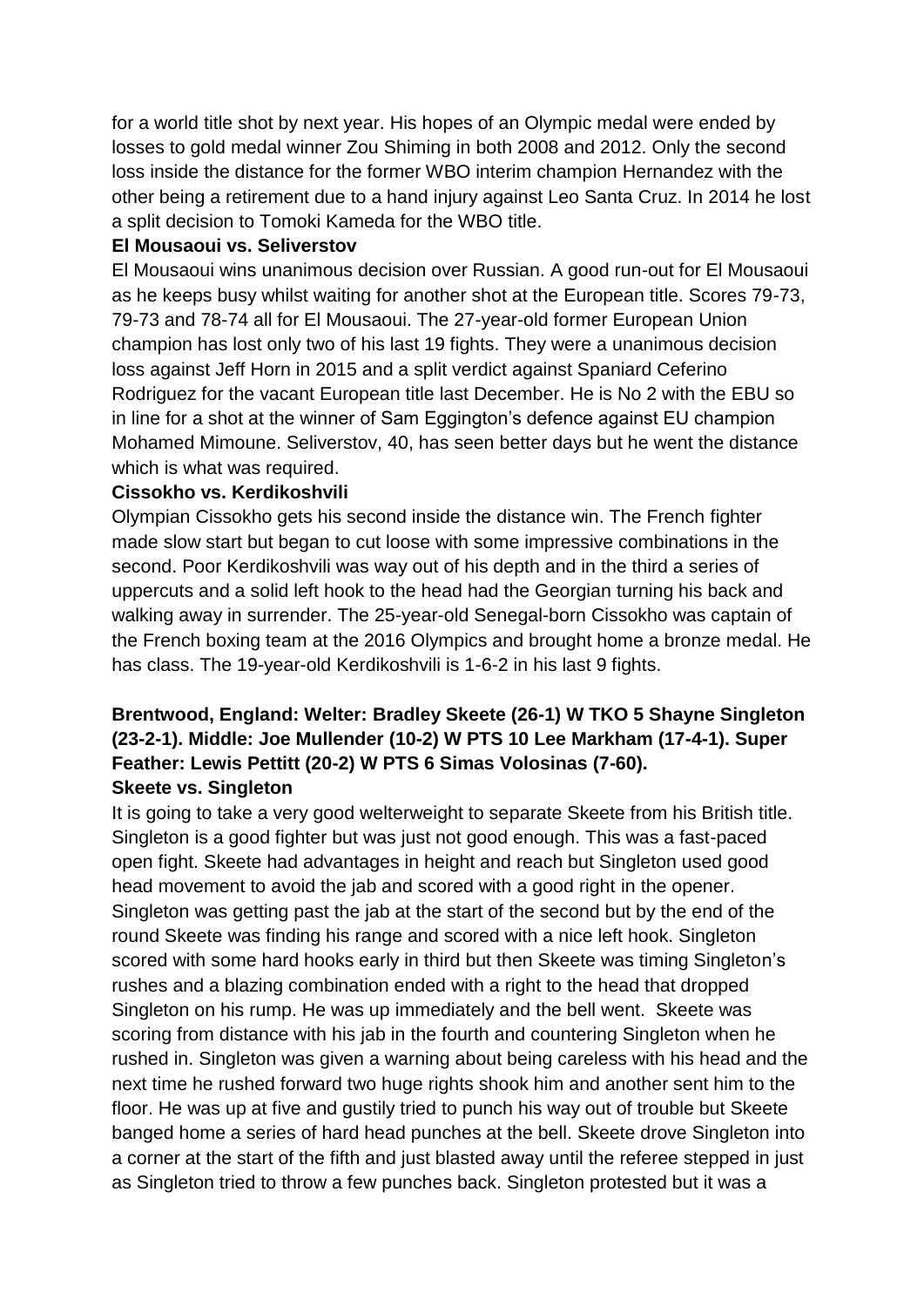good stoppage. The tall 29-year-old from South London was making the second defence of his British title and he gets win No 12 by KO/TKO. Skeete's only loss was a close points decision to Frankie Gavin for the British and Commonwealth titles in 2014. Since then he has won eight in a row including victories over Brunet Zamora and Sam Eggington. He is rated WBO 4/IBF 6(5) but with Manny Pacquiao, Keith Thurman and Errol Spence as champion this one tough division. Singleton, 27, losses by KO/TKO for the second time having been halted in five rounds by Sam Eggington in 2015.

## **Mullender vs. Markham**

Mullender wins the English title and gets revenge for a previous loss as he takes split decision over Markham. This was a war with both fighters knowing the strength and weaknesses of the other. Mullender was usually on the front foot taking the fight to Markham but Markham is known to like a fight so it was two-way action. Many rounds were close with both boxers looking to slow the opposition with body punches and both dealing out sharp left hooks. It was not an easy one to score but Mullender did enough in enough rounds to be the busier and he looked a deserving winner. Scores 97-93 and 97-94 for Mullender and 97-95 for Markham. Local fighter Mullender had been plagued by injuries and this is his first fight since losing for the English title to Markham in May last year. Markham broke through with a draw against world rated Frank Buglioni in May 2015 and then lost a very close verdict against Luke Blackledge for the Commonwealth title in October that year. He had rebounded with three wins last year and this one was close enough for them to go at it again.

### **Pettitt vs. Volosinas**

The once world rated Pettitt continues to rebuild as he cruises past Lithuanian Volosinas. Pettitt dominated every round with Volosinas never really able to get in the fight and spending much of the time with pinned to the ropes. Pettitt tried hard to finish it early but of the Lithuanian's 60 losses only seven have come by KO/TKO and he was still there at the final bell. Referee's score 60-54. Pettitt's climb to the top was derailed by a shock loss to Bobby Jenkinson for the Commonwealth title in 2015 and he eased to his third win in a row here. Volosinas does most of his fighting in Britain but has won only once here.

## **Philadelphia, PA, USA: Light: Henry Lundy (28-6-1) W TKO 5 Daniel**

**Evangelista (20-7-2).** Lundy returns to his home city with a win. The former WBO super light title challenger was faced with a reasonable if unthreatening level opponent in Mexican Evangelista and won all the way. Lindy won each of the first four rounds before flooring and stopping Evangelista late in the fifth. First fight on home ground for "Hank" since 2009. After losing to Terrence Crawford for the WBO title in 2015 a knee injury kept Lundy out of action for ten months and this is his second win as he works his way back. Fourth loss by KO/TKO for Evangelista.

## **Sydney, Australia: Heavy: Lucas Browne (25-0) W TKO 2 Matt Greer (16-21). Super Bantam: TJ Doheny (17-0) W TKO 1 Espinos Sabu (16-13-2).**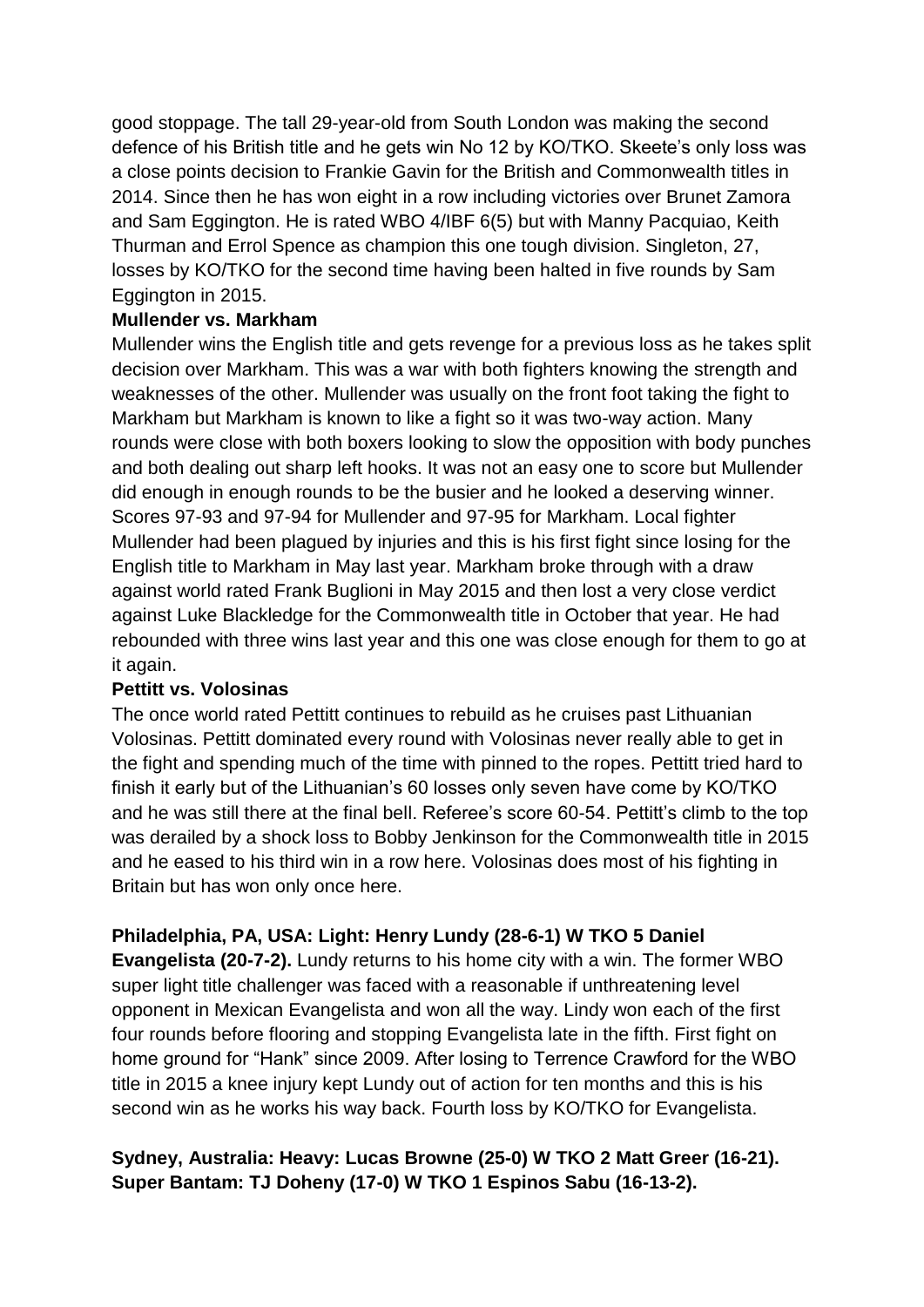### **Browne vs. Greer**

Browne gets his career back on the rails as he overwhelms experienced loser Greer. "Big Daddy" floored Greer in the first and the fight was stopped after Browne scored another knockdown in the second. First fight since March last year for the former undefeated holder of the secondary WBA title after two suspensions served for giving positive tests. With Shannon Briggs also having recently given a positive test for a banned substance there is a window of opportunity there for the 38-year-old Australian. Now 10 losses in a row for 40-year-old Greer.

## **Doheny vs. Sabu**

Doheny dismantles poor Indonesian inside a round. Doheny jumped on Sabu early and scored two knockdowns before the fight was halted just 2:15 into the round. The 30-year-old Irish southpaw gets his sixth win in a row by KO/TKO. He is rated IBF 4(2)/WBA 5. Sabu has now lost 7 of his last 8 fights but this is only his third loss by KO/TKO.

## **Brescia, Italy: Fly: Mohammed Obbadi (13-0) W KO 6 Sammy Reyes (20-15-1). Cruiser: Fabio Turchi (11-0) W TKO 4 Tamas Kozma (5-4-2). Obbadi vs. Reyes**

Promising young Obbadi outboxes and then knocks out game Reyes. The Moroccan-born Obbadi was just too quick for a willing Reyes. The Mexican kept trying to get inside to work but Obbadi was just too fast and too clever for him. A right hook put Reyes down in the third and another right floored the Mexican in the fifth. A right hook ended the fight in the sixth with Reyes down heavily and he needed assistance to recover. The 23-year-old Obbadi, the European Union champion, makes it ten wins by KO/TKO and collects the vacant WBA Inter-Continental title. He is the WBA No 15. Reyes is 7-2 in his last nine fights including a third round stoppage against world rated Cristofer Rosales in January.

## **Turchi vs. Kozma**

"Stone Crusher" Turchi much too good for inexperienced Hungarian Kozma. The hard-punching Italian southpaw sent Kozma to the canvas with a left hook in the first round. Kozma survived that and survived a torrid time in the second. In the third a right uppercut had Kozma in deep trouble on the ropes and with Turchi unloading and nothing coming back the referee stopped the fight. The 23-year-old Italian champion has 8 wins by KO/TKO. A former Italian amateur champion who won a gold medal at the Mediterranean Games and silver medals at the Youth Olympics and at the World Military Championships is preparing for a fight for the vacant WBC International Silver title next month. Kozma has lost 4 of his last 5 fights.

## **Illescas, Spain: Super Light: Luca Giacon (29-1) W KO 5 Andrea Carbonello (14-3-1). Super Middle: Adasat Rodriguez (16-6-2) W TEC DEC 8 Catalin Paraschiveanu (14-1).**

## **Giacon vs. Carbonello**

Despite an ongoing dispute with the Spanish Federation over his fitness the Spanish "Black Mamba" Giacon won this one early. Carbonello showed some nice moves in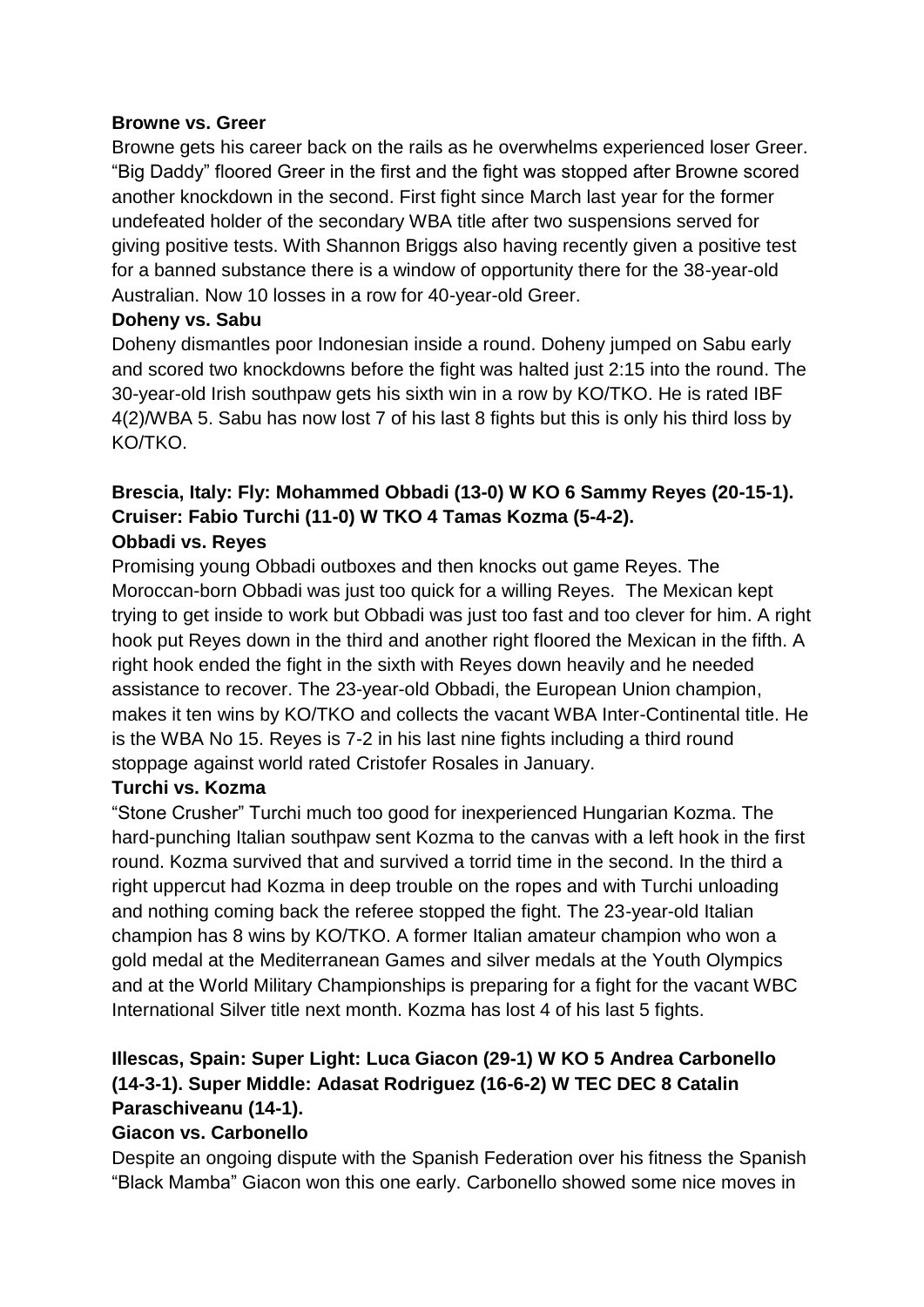the first round but it went downhill fast for him after that. In the second round a couple of body punches had Carbonello hanging on the ropes and the referee gave him a standing count. Giacon again showed his well known power in the third flooring Carbonello with a straight right. Carbonello recovered in the fourth as Giacon seemed to be coasting but the Belgian also did enough holding to be deducted a point. The fight was ended in the fifth by a right to the body that put Carbonello down and out. Giacon lost his high world rating when he was beaten by Emiliano Marsili for the vacant European title in 2013 and his activity then fell away. He had only one fight in 2015 and then one in July last year so this was his first fight in almost a year. He has 25 wins by KO/TKO and is rated No 8 by the EBU. This win gives him the vacant IBF International title. Carbonello, 27, suffers his first loss by KO/TKO.

## **Rodriguez vs. Paraschiveanu**

Spaniard Rodriguez wins the WBC Mediterranean title with controversial majority technical decision over Italian-based Romanian Paraschiveanu. Rodriguez bossed the early action with his more aggressive approach and had built a lead. The fight ended when Rodriguez suffered a bad cut over his left eye. The technical decision went to Rodriguez on score of 78-75 twice and 77-77. Paraschiveanu claimed that the cut was caused by a punch and that the cut was not serious enough for the fight to be stopped so they may make a formal protest. Canary Islander Rodriguez, 30, a former Spanish champion and European Union title challenger has won 5 of his last 6 fights. Southpaw Paraschiveanu was making the first defence of the Mediterranean title.

## **June 3**

**Montreal, Canada: Light Heavy: Adonis Stevenson (29-1) W TKO 2 Andrzej Fonfara (29-5,1ND). Light Heavy: Eleider Alvarez (23-0) W PTS 12. Jean Pascal (31-5-1,1ND). Super Welter: Mikael Zewski (28-1) W PTS 8 Fernando Silva (15- 11-3,1 ND). Super Middle: Dario Bredicean (14-0) W PTS 8 Manuel Garcia (15- 14-2,1ND). Middle: Christian Mbilli (4-0) W TKO 2 Cesar Ugarte (4-2). Stevenson vs. Fonfara**

Stevenson retains WBC title with stoppage of Fonfara and again shows his power. The Chicago-based Pole came forward at the start throwing jabs and moving in behind them with rights. Stevenson was on the back foot but finding gaps for his southpaw straight lefts. Fonfara over-committed himself coming forward and although he managed to score with a right as he came forward Stevenson clipped him on the right side of his head with a left. Fonfara stood stock still for a second and then his legs quivered and he dropped to the canvas on his hands and knees. He was up at two but as he walked to the ropes his legs were stiff and unsteady. After the eight count he tried to take the fight to Stevenson but Stevenson was on target with hard lefts. He twice drove Fonfara to the ropes. On the second occasion he bombarded Fonfara with a series of chopping lefts and with the referee watching carefully Stevenson was one punch away from victory when the bell saved Fonfara. In the second Stevenson hammered home three straight lefts that snapped Fonfara's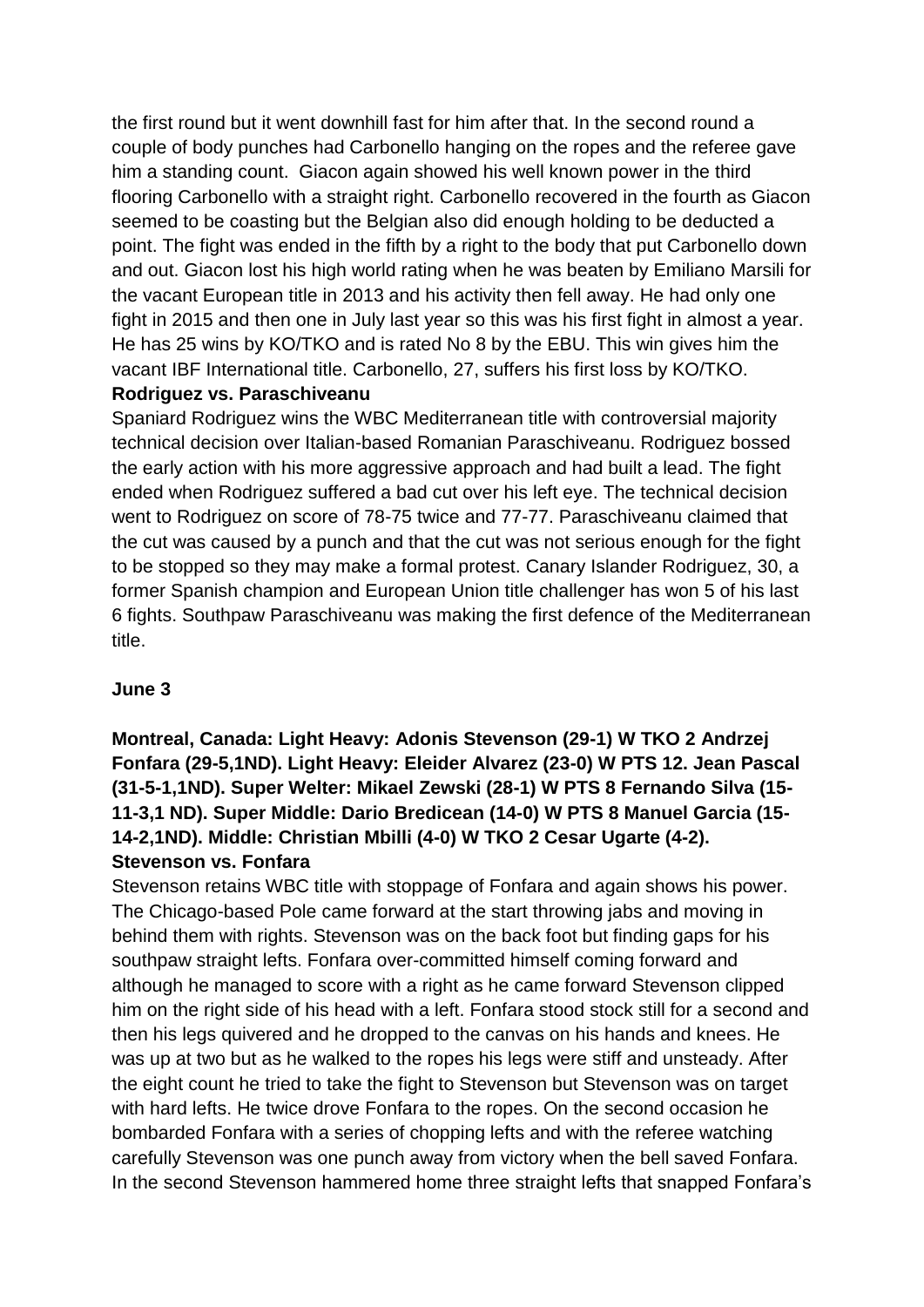head back and sent him to the ropes. Stevenson landed another two lefts and the referee had seen enough and stopped the fight. Fonfara looked puzzled by the stoppage as he had his hands up ready to fight back but after the punishment Stevenson handed out at the end of the first round it could be that the referee having been on the point of stopping the fight then was determined to stop it if Fonfara absorbed any more head punches. The 39-year-old Stevenson was making the eighth defence of his WBC title and has 24 wins by KO/TKO. Having been put in the shadows by the upcoming return between Andre Ward vs. Sergey Kovalev Stevenson was looking to make a statement and he did as Fonfara had taken him the distance in 2014. Now we need Stevenson vs. the winner of Ward vs. Kovalev to unify the four titles. Fonfara, 29, was slightly damaged goods having been stopped inside a round by Joe Smith in June last year but he had rebounded with a stoppage of Chad Dawson. He suffers his third loss by KO/TKO.

### **Alvarez vs. Pascal**

Alvarez wins final eliminator on a majority decision to put himself in line for a shot at the WBC title held by stable mate Stevenson

### **Round 1**

Alvarez started out working his jab with Pascal on the back foot looking to counter. Pascal did little work until the last 30 seconds when he ducked under Alvarez's jab and banged home a right to the chin then launched a furious attack and landed enough rights to take the round.

Score 10-9 Pascal

### **Round 2**

In the second Alvarez made use of his big reach advantage to tag Pascal with a huge right cross and followed that with three more punches on target that had Pascal hanging on. Alvarez tracked the retreating Pascal for the rest of the round but Pascal showed good defensive work.

Score 10-9 Alvarez 19-19

## **Round 3**

For all but the last 10 seconds Alvarez kept pushing out the jab with Pascal not throwing any punches. In the last 10 seconds Pascal went hog wild lunging forward head down throwing wild wide punches and enough landed to give Pascal the round. Score 10-9 Pascal 28-29

## **Round 4**

After Alvarez bossed the action with his jab they both landed hard rights and their heads clashed sending both fighter stumbling. Alvarez got through with a left hook. and continued to score with his jab and also landed a hard right cross. The referee called a time-out and gave Pascal a severe warning about hitting to the back of the head.

Score 10-9 Alvarez 38-38

**Round 5**

This was a quieter round. Alvarez worked on the outside using his longer reach to spear Pascal with jabs and landed a good combination then stepped back quickly to nullify Pascal's usual mad finish to the round.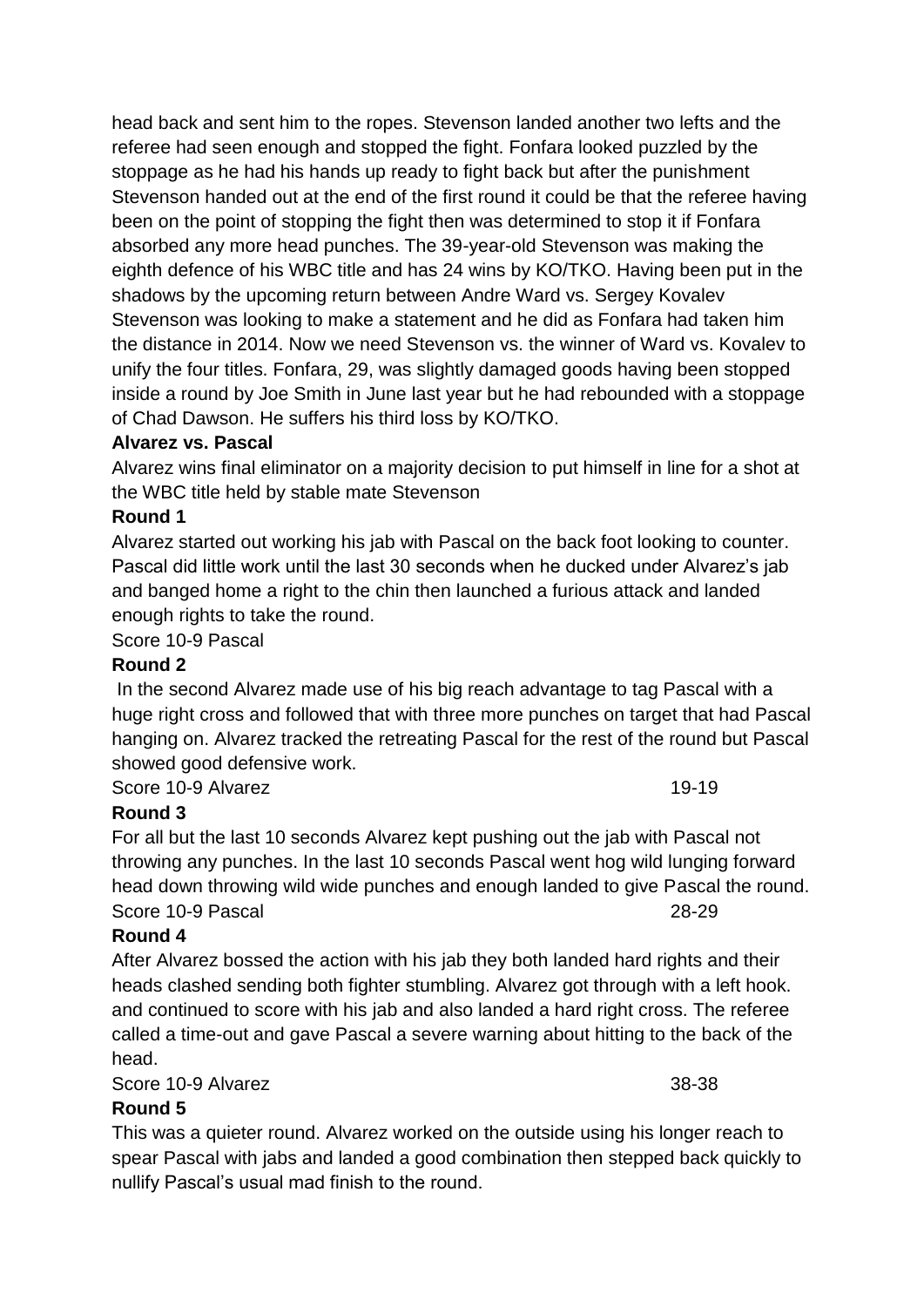Again in this round there were fewer exchanges with Alvarez content to slot home jabs and follow with the occasional right. Pascal was waiting and waiting and throwing too few punches. Mid way through the sixth the punch statistics showed Alvarez throwing a total of 215 punches and Pascal 114.

Score 10-9 Alvarez 58-56

**Round 7** Alvarez kept working the jab and right crosses. Eventually Pascal stepped up his pace and staged a strong finish trying to get back in the fight but again he was just

not throwing enough punches and only fighting in short bursts. Score 10-9 Alvarez 68-65

## **Round 8**

Alvarez kept his jab in Pascal's face and scored with occasional long rights and left hooks to the body. Pascal came awake and launched some quick attacks scoring with hooks to the body from both hands. It was close but Pascal just edged it. Score 10-9 Pascal 2001 12:00 12:00 12:00 12:00 12:00 12:00 12:00 12:00 12:00 12:00 12:00 12:00 12:00 12:00 12:0

## **Round 9**

After what had mainly been a tactical battle with very few extended exchanges war finally broke out in this round a round that had three phases. At the start of the round Alvarez pinned Pascal in a corner and unloaded with hooks and uppercuts to head and body. Pascal managed to out of the corner but then Alvarez drove him to the ropes again and scored with a series of shots including a choice right uppercut. That fired up Pascal and he stormed forward banging to the body but the early work from Alvarez had taken the round.

Score 10-9 Alvarez 87-84

## **Round 10**

Alvarez stuck to the jab in this one. Again Pascal did very little work until the end. They both landed hard punches almost simultaneously Alvarez a right and Pascal a left. Pascal landed a clubbing right a few seconds later but Alvarez was sill picking up the points being busier and keeping the jab going.

**Round 11** Another round for Alvarez. He was much quicker than Pascal scoring with his jab and sneaky rights whilst Pascal kept waiting for an opening that did not come. Score 10-9 Alvarez 107-102

## **Round 12**

No coasting for Alvarez. He also took this round. He could not miss Pascal with his jab and was willing to stand and trade and came out of the exchanges and the fight ahead.

Score 10-9 Alvarez 117-111

### **Official Scores: 117-111 and 116-112 for Alvarez and 114-114**

Alvarez retains the WBC Silver title and is now in line for a fight with Adonis Stevenson. Since Yvon Michele handles both fighters as he pointed out the WBC

Score 10-9 Alvarez 97-93

## Score 10-9 Alvarez 48-47

# **Round 6**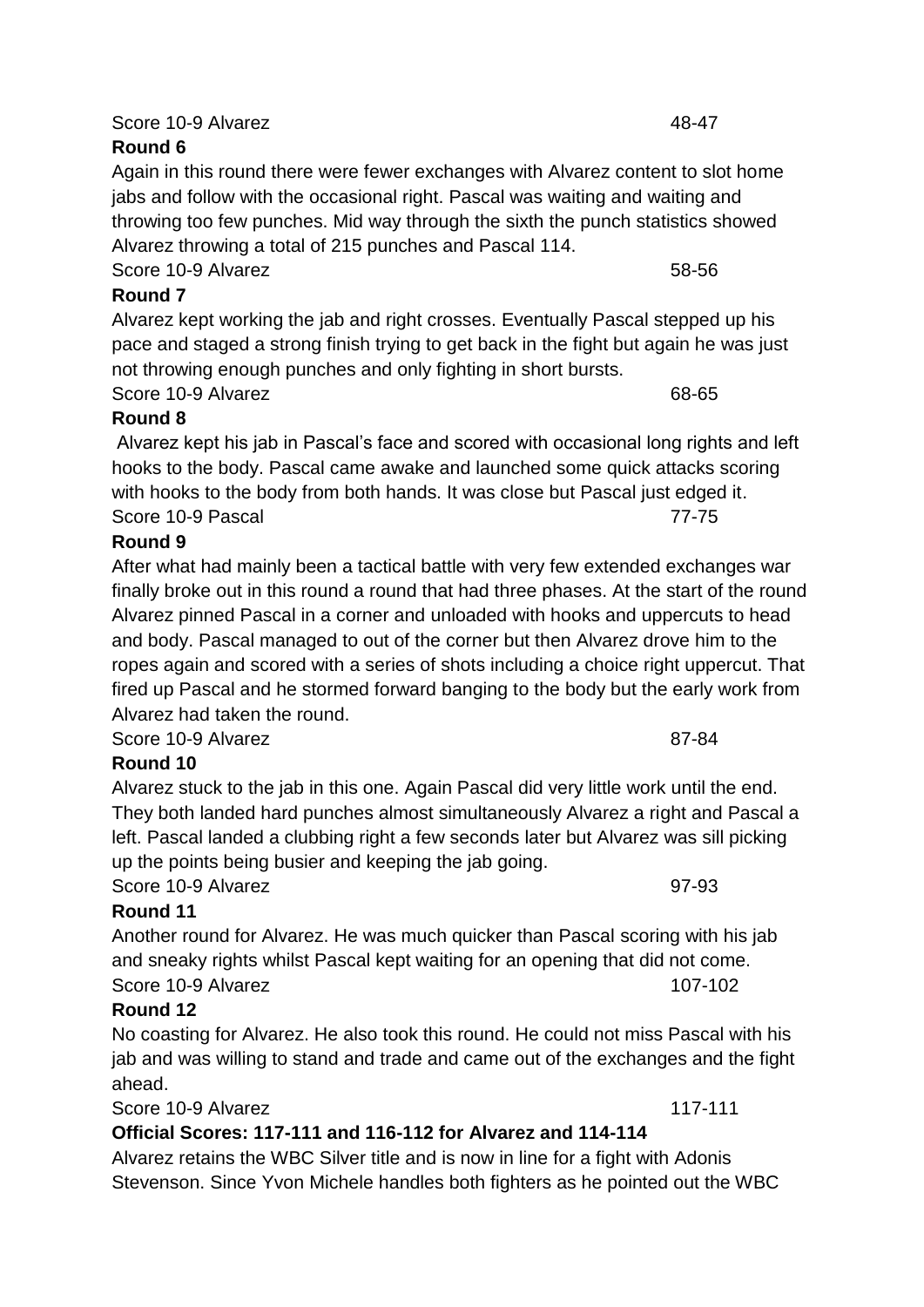have now instruct him to negotiate with himself to put the fight on. For me Montrealbased Colombian Alvarez dominated this fight and with his commanding jab, reach and power will give Stevenson trouble. Pascal just did not do enough. He spent too long waiting to counter and threw too few punches. He can still be a player at light heavy but perhaps now just as a gate keeper.

## **Zewski vs. Silva**

Zewski returns home and returns with a win as he outpoints tough Mexican Silva. It was a confident dominant display from the Canadian as he used superior speed a swift jab and some powerful combinations to garner every round. A strong left hook to the body floored Silva at the end of the fifth round but apart from that Silva was always competitive and was the right level of opponent for the slightly rusty Zewski. Scores 80-71 from all three judges for Zewski. The 28-year-old from Trois-Rivieres left the Canadian scene in early 2014 to seek his fortune in the USA but a wide decision defeat against Konstantin Ponomarev in May 2015 de-railed him. He had a win in October 2015 and was then inactive until this contest. It will be interesting to see how he fares from here. Silva was 4-0-1 in his last five fights and usually goes the distance.

## **Bredicean vs. Garcia**

Chicago-based southpaw Bredicean remains unbeaten with an assured performance against Garcia winning every round. The 23-year-old Floridian made his professional start in Germany with the encouragement of former IBF heavyweight challenger Axel Schulz but he and his unbeaten brother Bruno are now based in Montreal. Garcia was in Canada in January when he was halted in seven rounds by Francis Lafreniere.

## **Mbilli vs. Ugarte**

French Olympian Mbilli makes it four wins by KO/TKO as he floors Ugarte twice in the first round before Ugarte's corner man throws in the towel just 47 seconds into the second round. The 24-year-old "Solide" was born in Cameroon but moved to France with his parents when he was 11. He was European Youth champion in 2013 and French champion in 2014. He earned his place at the 2016 Olympics by winning the European qualifier beating Anthony Fowler but lost in the quarter-finals in Rio to the eventual gold medallist Cuban Arlen Lopez. Mbilli Assomo-to give his full nameis scheduled to box again 15 June so a busy man, Second loss by KO/TKO for Ugarte.

**Rostov, Russia: Cruiser: Dmitry Kudryashov (21-1) W TKO 5 Olanrewaju Durodola (25-4). Bantam: Vyacheslav Mirzaev (9-0) W PTS 10 Anthony Settoul (22-5). Super Middle: Geard Ajetovic (30-15-1) W PTS 10 Khaybula Madzhidov (9-9).**

## **Kudryashov vs. Durodola**

Kudryashov gains revenge for a crushing defeat and retains the WBC Silver title with stoppage of Durodola. A win which in theory guarantees him a shot at WBC champion Mairis Breidis although Briedis has signed up for the big tournament. Both fighters were letting their punches fly early. Durodola was piercing Kudryashov's high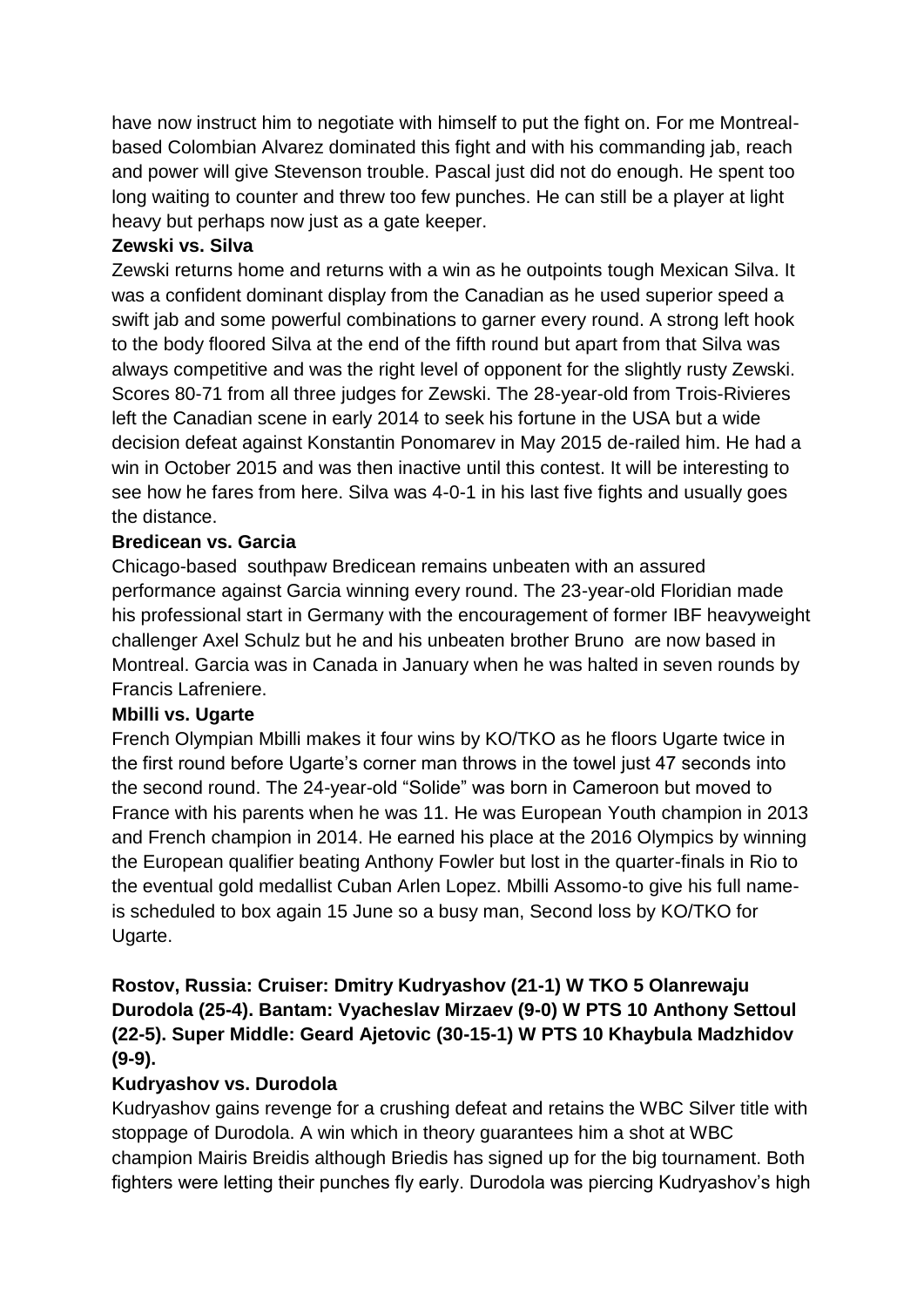guard with jabs and scoring with clubbing rights. Kudryashov just a little bit more cautious than usual but when he did open up was landing some scorching left hooks to the body and heavy rights. No way was this one going the distance. The war continued in the second with both fighters having periods where they had the other under fire. Kudryashov was very crude on occasions but landed hard body punches and a choice uppercut. Durodola had Kudryashov in trouble early in the third landing two big rights and he kept up the pressure. He was driving Kudryashov back and landing clubbing head punches. He was in total control until he was nailed with a left hook which sent his mouthguard flying and him staggering back into the ropes badly hurt. Kudryashov followed up landing a heavy right to the head but the bell went and saved Durodola. The Nigerian was on the attack early in the fourth until a huge right to the top of the head sent him tumbling back and down heavily. He got up but after the eighth count he was not by any means steady and in fact staggered back when the referee reached for his gloves to clean them. Despite that the fight continued. Kudryashov drove Durodola along the ropes landing hard punches from both hands but the Nigerian made it to the bell. A left hook put Durodola down again in the fifth. He beat the count and although he did not lift his arms when the referee asked him to the fight continued. Durodola tried to punch back but when another left hook had him stumbling back to the ropes the referee waived the fight over. The 31-year-old "Russian Hammer" had been stopped in two rounds by Durodola for the vacant WBC Silver title in 2015 but had returned with a couple of wins over modest opposition in 2016. He is immensely strong and a hard puncher but can be crude and his defence is very porous. Durodola, 36, lost the WBC Silver title when he was halted in nine rounds by Mairis Breidis in May last year and then scored three wins over mediocre opposition.

### **Mirzaev vs. Settoul**

Russian southpaw Mirzaev outboxes Frenchman Settoul to retain his WBC International Silver title. The clever Russian was just too quick and too slick for the former European Union champion. Settoul was a promising 19-2 over his first 21 fights but as the opposition has got tougher he has struggled. His only hope of winning against Mirzaev was cutting down the ring and forcing the Russian to stand and trade. Mirzaev was never going to oblige and had little trouble in dominating the action with the only slight blimp being a point deducted in the last round for holding and hitting the Frenchman. Scores 99-90, 99-91 and 98-91 all for Mirzaev. The 28 year-old was fighting twelve round contests by his fifth pro fight and is making good progress. Settoul was 2-2 in his last 4 fights but the losses were to Nonito Donaire and unbeaten Ryan Burnett.

### **Ajetovic vs. Madzhidov**

Youth does not always have to be served. Experienced traveller Ajetovic is just too seasoned for the very limited Russian. The Serb made a good start taking the first two rounds and then flooring Madzhidov with a left hook in the third. Fighting in his home town Madzhidov pushed hard but Ajetovic showed a solid defence and some clever moves and as Madzhidov tried to force the fight he was leaving openings and was never able to claw back the points he dropped over the early rounds. Scores 97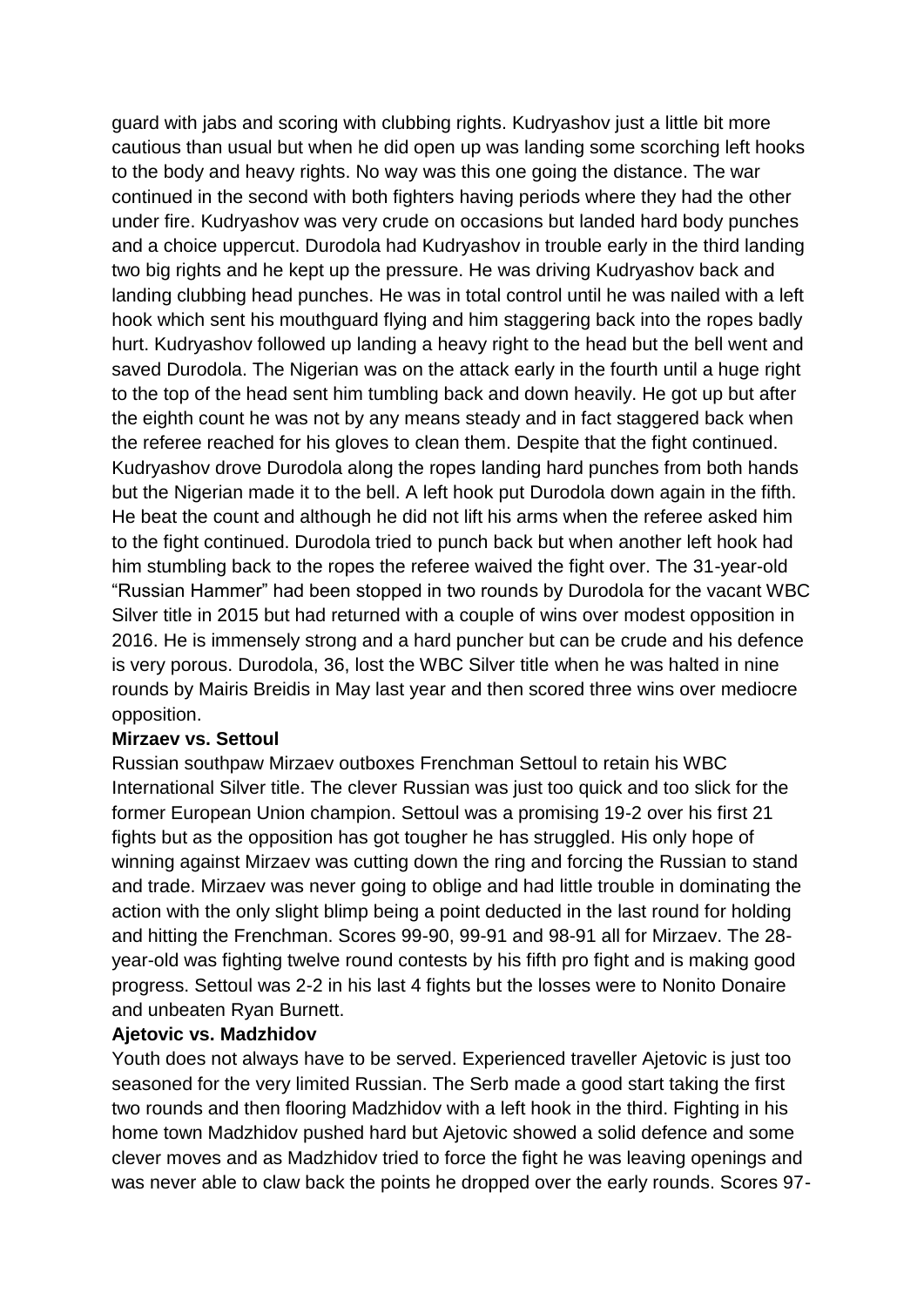92 twice and 95-94 all for Ajetovic. The Serb was based in the UK for much of his early career and lost only one of his first 18 fights but then seemed to settle for the role of travelling "opponent". Even then he was capable of scoring some startling upsets. Typical of his action was a 1-5 run fighting in 5 different countries but coming into this fight he had won his last two fights. He collects the vacant WBC CIS & Slovenian title. Madzhidov's career had been the opposite, he started off by going 4- 8 but had won his last 5 fights.

### **Thailand: Minimum: Wanheng (47-0) W PTS 12 Omari Kimweri (16-4). Bantam: Petch Sor Chitpattana (41-0) W TKO 4 Aswan (0-1). Wanheng vs. Kimweri**

Wanheng retains the WBC title with victory over Tanzanian Kimweri. A dramatic start to the fight saw Kimweri boxing well showing plenty of movement and quick hands. Wanheng was walking him down but finding Kimweri an elusive target. As they swapped punches their heads clashed with the left side of Kimweri's head smacking into the left side of the champion's. Wanheng walked away dabbing at his left eye and he was showing a bad on the eyelid with the blood seeping into his eye. The cut was not bad enough for the fight to be stopped but Kimweri was docked a point. When the action resumed he rushed at Wanheng and in trying to avoid the charge Wanheng fell backwards into the ropes and down. It was not a knockdown and the bell went when Wanheng got to his feet. It was a pity about the deduction as Kimweri seemed to win the round. The movement, constant switching of guards and hand speed of Kimweri continued to give Wanheng problems. On the downside there was no power in the Tanzanians punches and he was wild with his attacks. Wanheng continued to stalk Kimweri throwing less but being more accurate and by far the harder puncher. The sheer work rate of Kimweri won him a round here and there but although he was throwing lots the eye catching punches the harder shots were coming from Wanheng. After four rounds all three judges saw it 39-36 for Wanheng. Ominously for Kimweri Wanheng began to out jab the Tanzanian over the middle rounds. The fight got messy at times with too much holding but good refereeing kept that to a minimum and Kimweri did enough to steal a round. After eight the scores were 78-72 twice and 79-73 all for Wanheng. The champion had a big ninth striding forward landing hooks and uppercuts. Both were tired in the tenth but kept working. Wanheng's cut was bleeding again in the tenth but the doctor had a look and passed him as fit to continue. The fighters battled through their tiredness to produce plenty of action over the last two rounds with Kimweri still there and still punching. Scores 118-109 twice and 117-110 all for 31-year-old Wanheng who was making the seventh defence of his WBC title and is closing in on 50 wins. Just 16 fights in almost ten years as a pro tells the story of how hard it has been for the 34-year-old Australian-based Kimweri to find fights. He has given away weight in almost all of his fights to get work and he showed here that he has good skills, and stamina. His performance here and his outstanding win last year over Randy Petalcorin (23-1-1) shows that he belongs in this class.

**Sor Chitpattana vs. Aswan**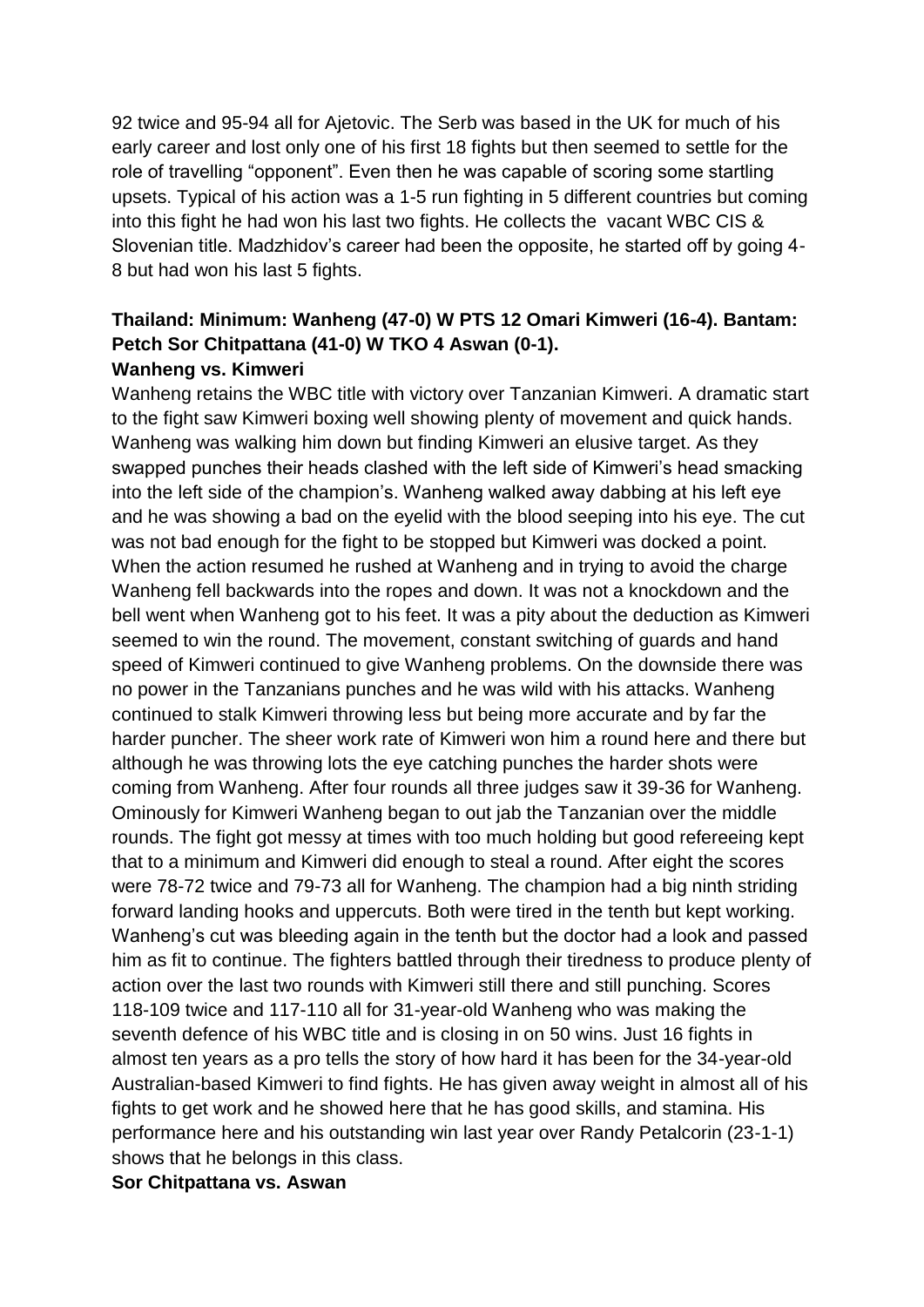Typical piece of dangerous rubbish that passes for a fight on some Thai undercards. The WBC No 3 plays with unknown novice Aswan before flooring him twice and stopping him in the fourth round. Disgraceful!!

## **Melbourne, Australia: Super Middle: Jayde Mitchell (14-1) W KO 5 Istvan Zeller (37-16). Bantam: Andrew Moloney (13-0) W TKO 3 Aramis Solis (16-5). Super Bantam: Jason Moloney (13-0) W TKO 5 Emanuel Armendariz (12-3-2). Mitchell vs. Zeller**

Mitchell makes it nine wins in a row as he halts poor Hungarian import Zeller. Mitchell floored Zeller in the third round and continued to land heavy punches until the referee stopped the fight with just one second left in the fifth. Mitchell, 31, gets his eighth win by KO/TKO in his second defence of his WBA Oceania title. Zeller falls to 12 losses by KO/TKO.

## **Moloney vs. Solis**

Moloney much too good for Mexican Solis. Moloney controlled the fight from the first bell and was on top in third forcing the referee to halt the uneven contest with again just one second left in the round. The 26-year-old former Commonwealth gold medallist was making the third defence of his WBA Oceania title and is No 11 with the WBA. Solis had won 6 of his last 7 but against opposition who would be complimented if described as modest.

## **Moloney vs. Armendariz**

Twin brother Jason was given five interesting rounds by young Mexican Armendariz. Moloney was too quick and hit too hard for the visitor but Armendariz gave a gutsy showing having some success of his own until the referee felt the Mexican had taken enough punishment and stopped the fight in the fifth. Moloney has good wins over Enrique Bernache and Marco Demecillo. Not first rank fighters but credible opposition at this stage of Moloney's career. He has 11 wins by KO/TKO and was making the fourth defence of his WBA Oceania title. Strictly prelim level Armendariz was 6-1-1 in his last 8 fights.

## **Hamilton, Canada: Super Light: Steven Wilcox (17-2-1) W PTS 10 Oscar Arjona**

**(13-6).** Wilcox retains WBA-NABA title with wide unanimous decision as he outclasses and floors Arjona on the way to victory. Scores 100-88 from all three judges. Sweets revenge for Wilcox. He fought Arjona down in Mexico in December. It was a rainy night and the canvas was soaked and Wilcox was reluctant to fight. It was agreed that if he would agree to fight it would be registered as a No Decision. When it was over Arjona was declared the winner on a split decision! The local fighter is the Canadian No 1so in line for a shot at the vacant title. Arjona had won his last four fights.

## **Cancun, Mexico: Fly: Francisco Rodriguez (23-4-1) W KO 3 Hector Gusman (15-4). Light: Francisco Rojo (20-2) W KO 3 Jesus Velazco (13-10-2). Rodriguez vs. Gusman**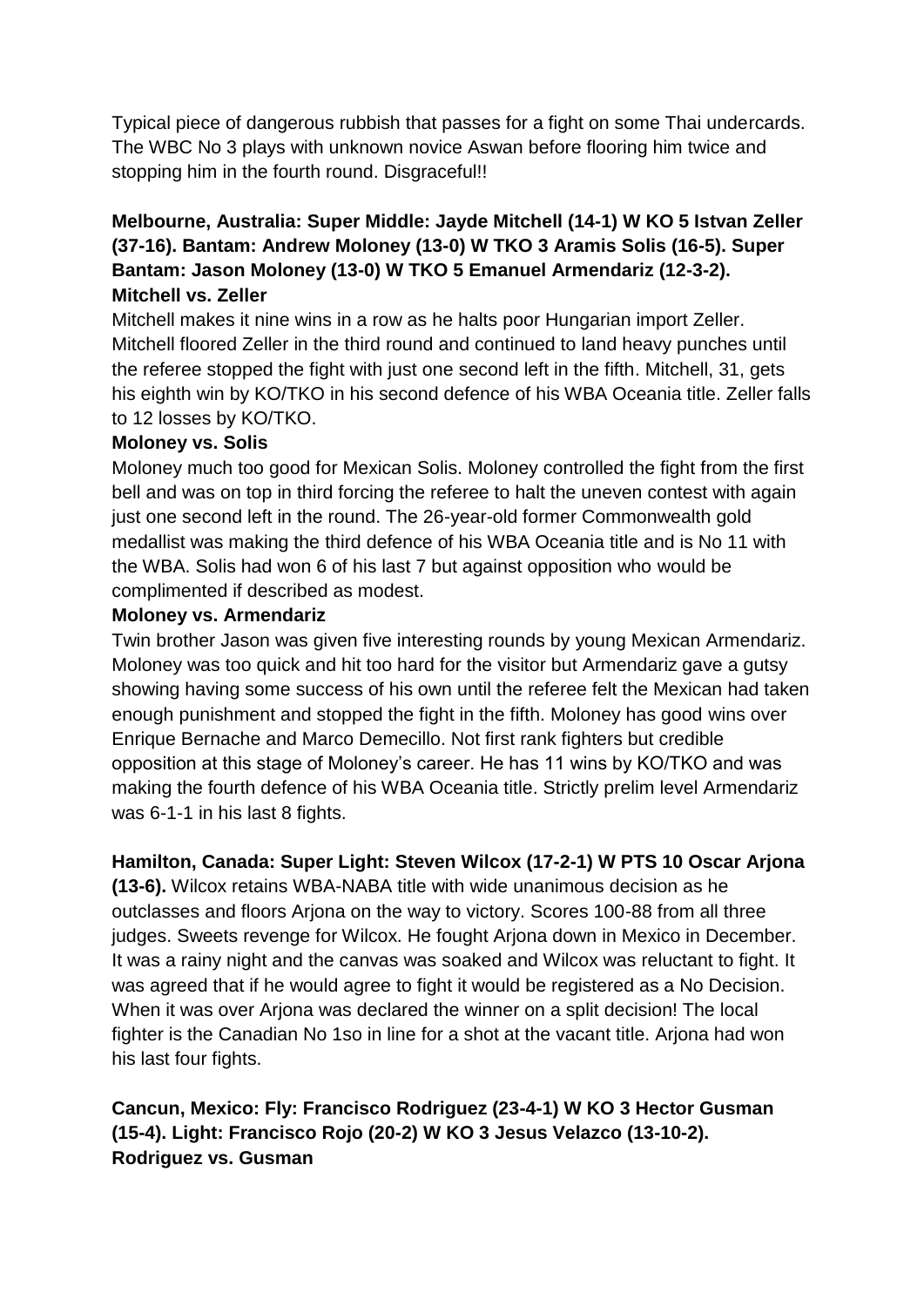Rodriguez uses vicious body attack to fell Argentinian Gusman. Rodriguez came out throwing punches taking Gusman to the ropes and stunning him with a left/right to the head and followed that with another right. Gusman was hurt but banged back with a left to the head that stopped Rodriguez in his tracks, Rodriguez went back on the attack and for much of the round Gusman was under pressure and taking punishment. Heads clashed twice in the round but no damage done. Rodriguez tracked Gusman throughout the second. His punch of choice was a left hook to the body but he shook the Argentinian badly with a straight right and was firing away with fast punches at the bell. Rodriguez was landing heavily again in the third. Gusman decided to march forward and forced Rodriguez across the ring. Rodriguez turned off the ropes and banged home shots to head and body with a right to the body sending Gusman down half out under the bottom ropes and he was counted out. The 23-year-old former undefeated WBO and IBF minimumweight champion has rebounded well from consecutive losses in 2015 to Donnie Nietes for the WBO light fly title and to Moises Fuentes. This is his fifth win on the bounce and he is rated WBC 3/WBO4/IBF 8(6) so very much in the title picture. Gusman, 29, suffers his third loss by KO/TKO. He has lost 4 of his last 5 fights but two of those defeats were against world class fighters in Zhanat Zhakiyanov and Paul Butler. However his technique is badly flawed, he has a leaky defence and no real power.

### **Rojo vs. Velazco**

Rojo makes it 7 wins in a row as he knocks out Velazco in three rounds. Only one loss in his last 15 fights for Rojo who crashed the world ratings with a fifth round kayo of Dante Jardon in February and is No 7 with the WBC. Velazco had won his last 8 fights but the opposition was weak.

## **Mashantucket, CT, USA: Light: Matt Remillard (25-1) W RTD 4 Fatiou Fassinou (27-6-3). Cruiser: Luis Garcia (15-0) W KO 1 Felipe Romero (19-14-1). Remillard vs. Fassinou**

Remillard continues his comeback with win over Benin southpaw Fassinou. After a slow first round Remillard took charge and floored Fassinou with a body punch late in the second. The Hartford "Sharp Shooter" was scoring well with fast counters in the third. Fassinou tried to stem the tide by frequent clinching but he was never able to halt the flow of Remillard's punches for long. Remillard continued to hand out punishment in the fourth with Fassinou lacking the power to hold him off and the African retired at the end of the round. Second comeback win for Remillard whose promising career was derailed initially by a loss to Mikey Garcia in 2011 and then a five year jail sentence. Fassinou had lost only one of his last 15 fights in action in Africa but was outclassed here.

## **Garcia vs. Romero**

Garcia marks his return to the ring by blasting out Mexican Romero in 108 seconds. The hard-punching Cuban put Romero down early and after shaking Romero with a big right the referee stopped the fight. The 29-year-old Cuban looked a hot prospect when he turned pro in 2008 and scored 9 KO/TKO wins in his first 12 fights .he was then inactive for four year before returning with a win in 2015 but then had only one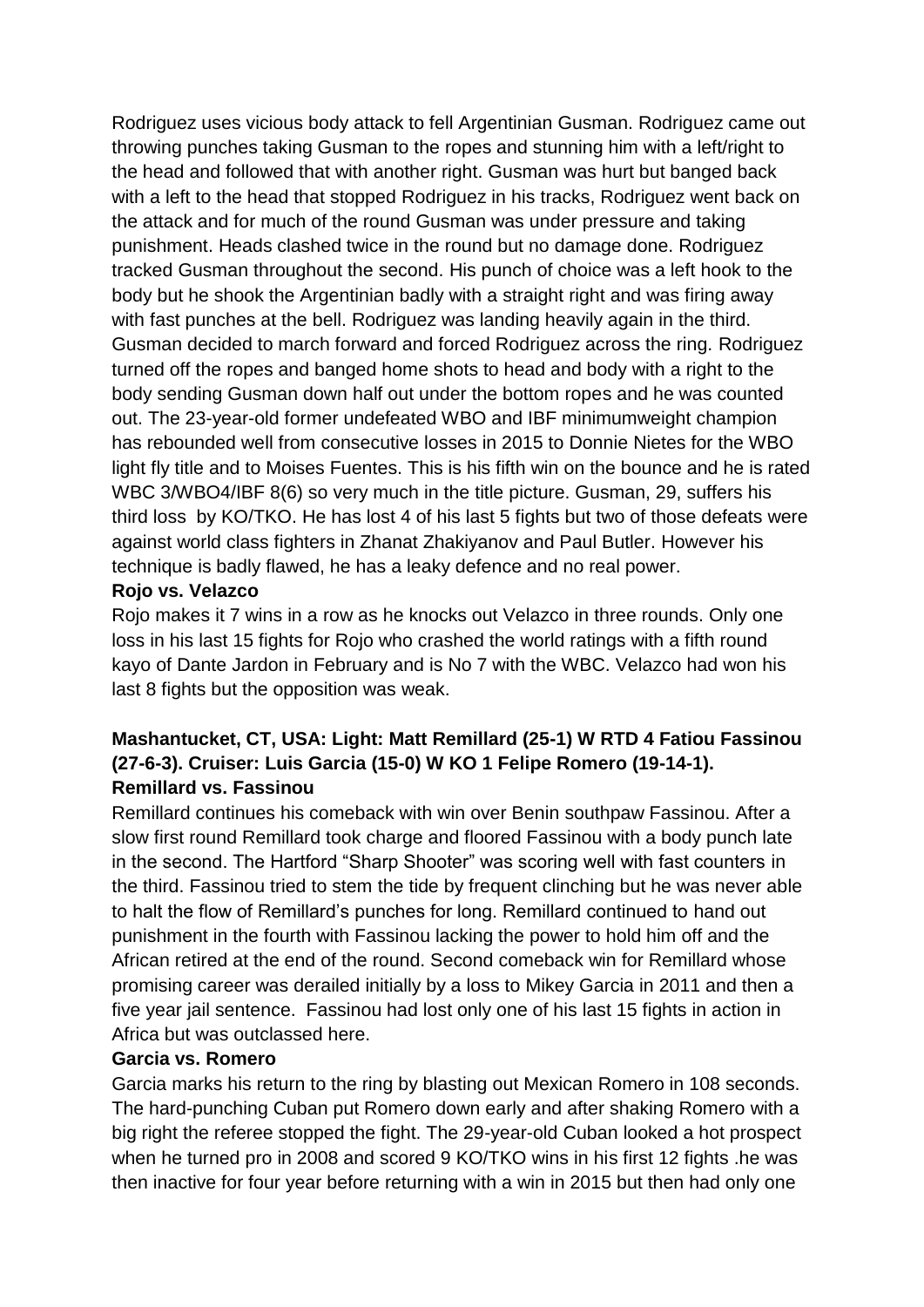fight in 2016. This is his first fight for a year. He is a former World Junior champion who defected after being left out of the Cuban team for 2008 Olympics. He could still make a big impact as a pro. Romero, a former Mexican super middle, cruiser and heavy champion suffers his tenth loss by KO/TKO but was a very late replacement here.

### **Fort Washington, MD, USA: Mykal Fox (14-0) W PTS 8 Daniel Sostre (13-13-1).**

Local fighter Fox used his huge physical advantages to fight this fight his way. Puerto Rican Sostre just could not find a way past the jab of the 6'3 ½" (192cm) Fox and never really managed to get a foot or a toe hold in the fight. Scores 79-72 twice and 80-71 all for Fox. The 21-year-old "Professor" is being matched sensibly at this early stage of his career. Four losses in a row for Sostre.

**Tacoma, WA, USA: Light Heavy: Mike Gavronski (23-2-1) W PTS 10 Quinton Rankin (12-4-2,1ND).** Gavronski gets unanimous verdict over Rankin in a slow burner. Neither fighter wanted to commit too early so the fight took a while to come to life. Gavronski edged ahead by making good use of his jab and scoring well to Rankin's body in the third and fourth. The fifth and sixth were close but Gavronski looked to edge them with Rankin probably doing enough to take the seventh. Gavronski had a big eighth slotting home sharp jabs and staggering Rankin with a series of punches late in the round. With both fighters tiring the ninth was close with Rankin clawing back the points dropped by Gavronski's impressive eighth but Gavronski was the stronger in the last and had Rankin stuck against the ropes and taking punishment to ease his way to victory. Scores 97-93, 97-94 and 96-94 all for Gavronski. The 31-year-old local fighter is the main man for the Brian Holquist shows so they need him to keep winning and this is ninth win in his last ten fights. Southpaw Rankin had lost only one of his last twelve fights so it was a good matchup.

**New Haven, CT, USA: Super Bantam: Luis Rosa (23-0,1ND) W TKO 6 Carlos Osorio (13-7).** Rosa wins a mark-time fight with stoppage of Nicaraguan Osorio. The fight was one-sided with Rosa always on top. A focused body attack slowly broke Osorio down until the referee stopped the fight in the sixth of the eight rounds. The 26-year-old Puerto Rican-born Rosa now calls New Haven home and pleased his fans. He has good victories over Jorge Diaz, Luis Orlando Del Valle and veteran Giovanni Caro. Osorio had lost every round but lasted the distance in defeat against Brit Ben Jones in November.

**Fight of the week**: Dmitry Kudryashov vs. Olanrewaju Durodola as the knocked bits of each other with honorary mention to Eleider Alvarez vs. Jean Pascal **Fighter of the week**: Adonis Stevenson for reminding us that the light heavy division is about more than Andre Ward vs. Sergey Kovalev and honourable mention to Nordine Oubaali for his crushing win over Alejandro Hernandez